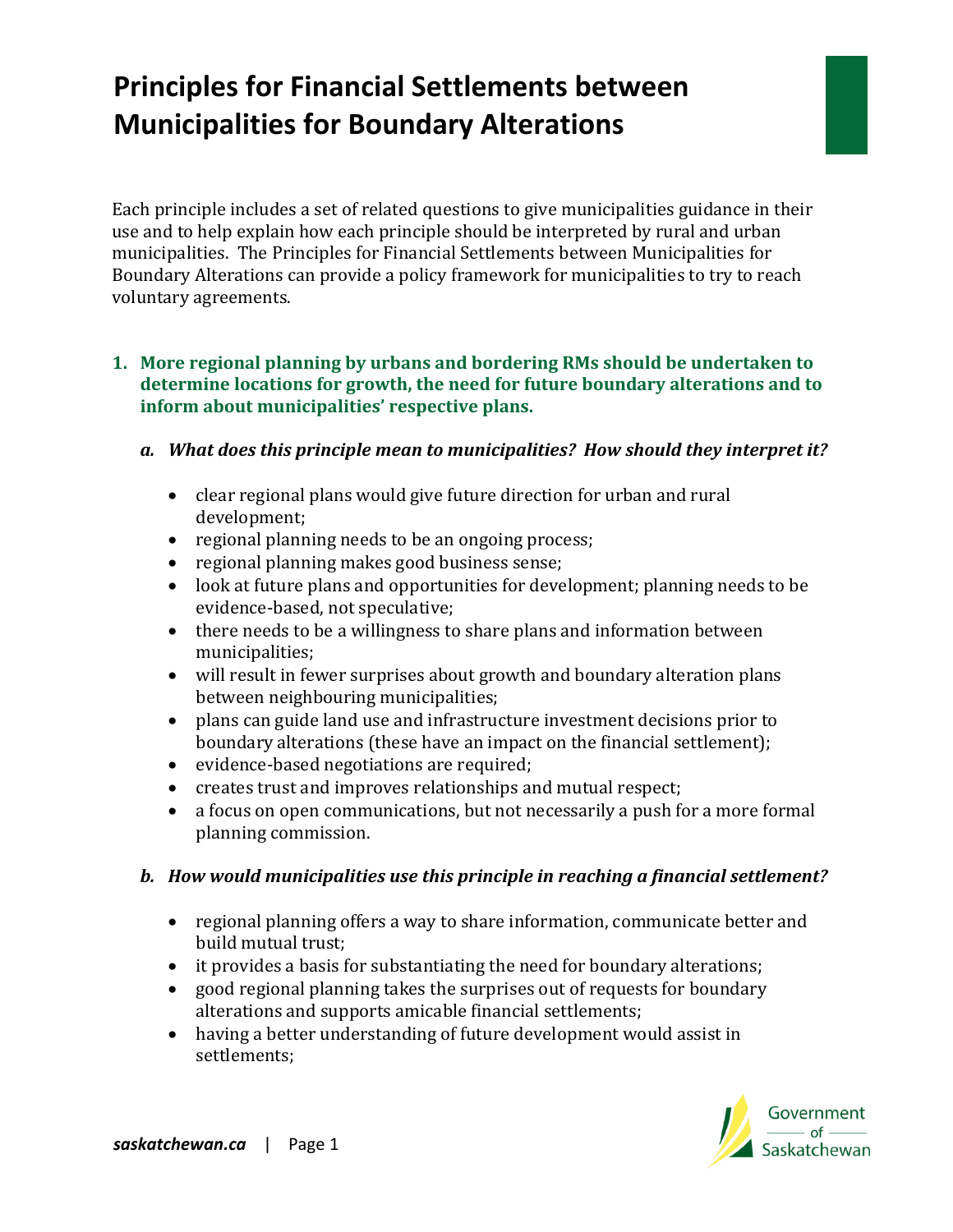- regional planning affects the financial settlement through infrastructure investment decisions, development standards used, compatibility of development, and impacts on assessment and taxation; each of these can have a bearing on reaching negotiated settlements;
- increased communication is needed between parties; building and maintaining relationships is required; regional planning contributes to this;
- look at development plans;
- rural plans may be less detailed than urban documents, but must be treated with equal respect.

#### **2. Municipal boundary alterations should be based on the substantiated need for land for growth and alignment with plans.**

## *a. What does this principle mean to municipalities? How should they interpret it?*

- need is to be determined on a case-by-case approach; boundary alterations would proceed when applicant municipalities show they need the additional land to accommodate growth;
- the demonstration of need must be evidence-based (i.e. demographics, Official Community Plans [OCPs], infrastructure plans, land use plans, etc.);
- need could be based on the same types of evidence urbans would use to approve a new development;
- substantiating need is not "a plan on a napkin"; it shows a bonafide development interest, not a speculative proposal.

- the timing and magnitude of an annexation are driven by need, and this affects the financial settlement;
- information on need is time period specific;
- evidence should outline why and where growth will occur;
- evidence-based determination could include demographics, OCPs, infrastructure plans, land use plans, or other evidence the applicant municipality needs incremental lands;
- the interests of all parties need to be respected;
- determination of need and supporting documentation should be provided in good faith by both parties.

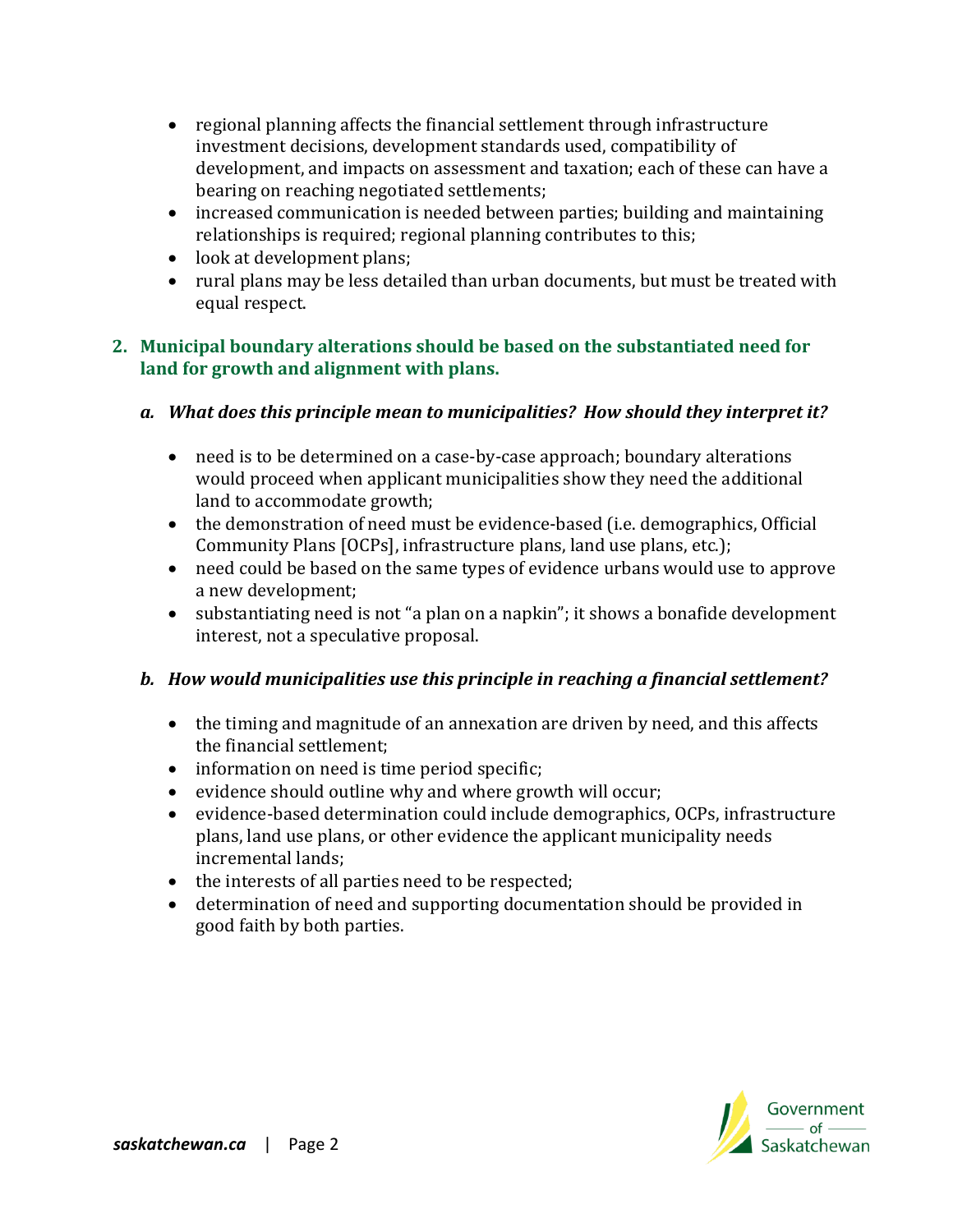#### **3. Determining the amount of a boundary alteration financial settlement should be evidence-based and done in good faith.**

## *a. What does this principle mean to municipalities? How should they interpret it?*

- a good faith process is demonstrated by: municipalities planning and working together; having an appropriate communication approach; looking for the potential for joint benefit of all parties; the proper timing of communications and engagement between parties (e.g. early discussions); annual meetings between parties; having regional plans; and showing an honest desire to come to an agreement;
- building relationships on a solid foundation of trust is vital to good faith negotiations;
- good faith has a legal meaning, encompassing: willingness to come to an amicable agreement, having an immediate symbolic benefit, honesty, no omissions, appropriate conduct of parties;
- evidenced-based means: actual and appropriate documentation of infrastructure investment/expenditures, an open book approach to sharing financial information on the impact of a boundary alteration on respective municipalities, amounts requested/offered for a financial settlement are not arbitrary;
- the financial impacts on both municipalities are considered.

- agreements and/or decisions should be made on a case-by-case basis;
- need to be able to quantify financial effects on both municipalities;
- examples of evidence-based documentation include: revenue and expenditure statements from both municipalities, Saskatchewan Assessment Management Agency's (SAMA) property assessment of annexed area, the infrastructure's net book value from the tangible capital asset register, engineering condition assessments of infrastructure, statements showing outstanding debt/loans/accounts payable and receivable related to the annexed land, etc.

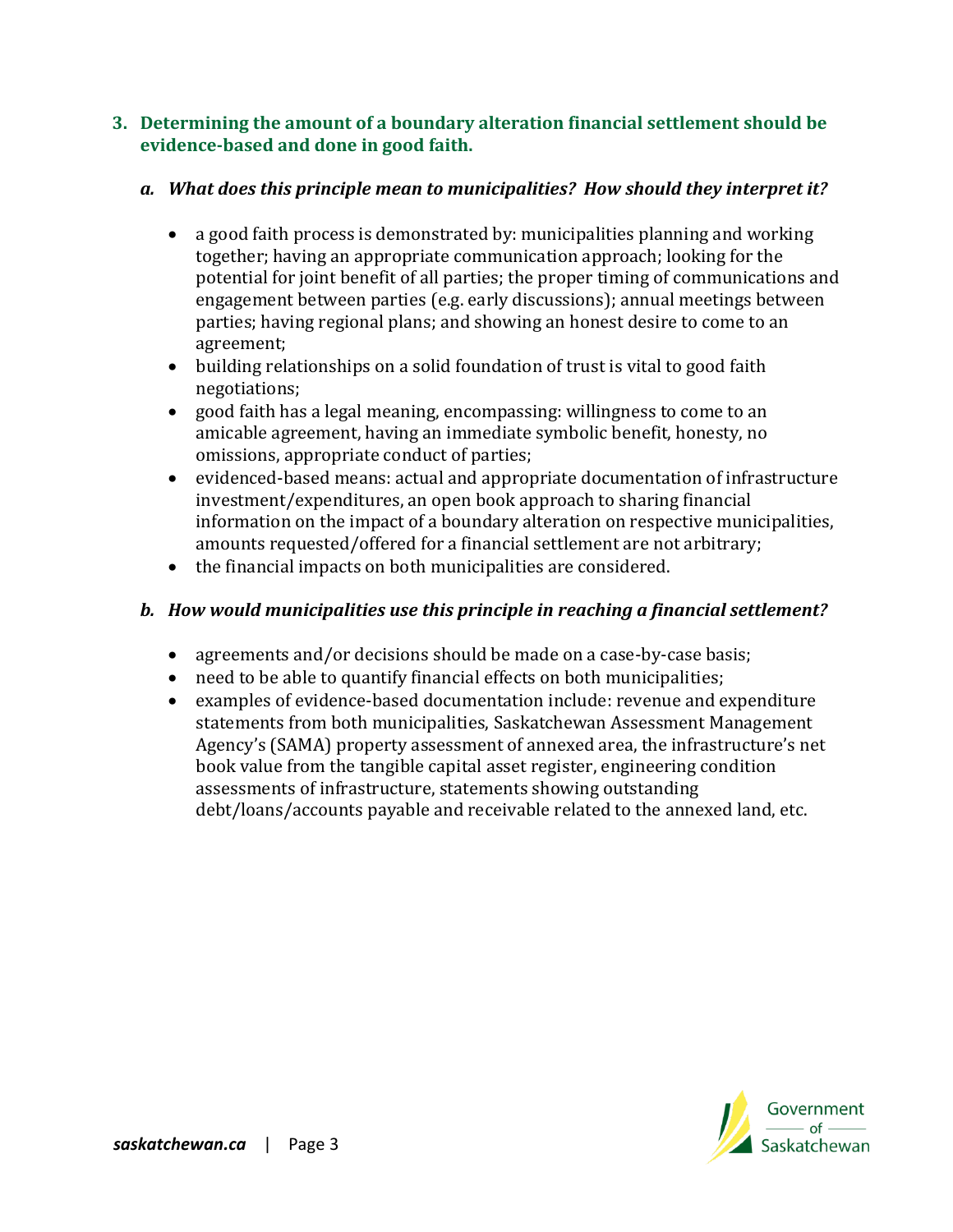#### **4. A financial settlement should acknowledge the net financial benefits for both the municipalities, and infrastructure investments that have been made.**

## *a. What does this principle mean to municipalities? How should they interpret it?*

- there is a need to look at annexation impacts from the perspective of both rural and urban residents;
- the use of "net benefit" is appropriate because an annexation can benefit either municipality; for example, a rural might be better off from annexation by giving up land where servicing costs are greater than the Rural Municipality's (RM) tax levied in the area;
- urbans may have a service-related need for the annexed area, but do not have a profit motive for annexation (i.e. there are no profits from providing municipal services);
- rurals are concerned the remaining rural ratepayers will bear extra cost due to lost revenues (not every tax dollar collected from a ratepayer goes directly to the level of services they receive);
- the focus should be on an evidence-based approach to support infrastructure value; (the settlement should include an accounting for past infrastructure investments by the municipality that had the property within its boundaries).

- infrastructure valuation should look at condition assessments, not just depreciated value (net book value);
- infrastructure compensation should consider multiple factors, including: utility, condition, tangible capital asset register value, depreciation, engineering condition assessments, sources of original funding, outstanding debt and/or loans related to the annexed infrastructure, investment in other RM infrastructure in support of imminent development in the annexed area, etc.;
- need to consider the impacts on the financial situation/position of both municipalities in terms of operating revenue and expenditure increases and/or decreases related to the existing rural services provided and the initial urban services required in the annexed area;
- the potential value/benefit of future development in the annexed area is not to be considered, except for "imminent lost opportunity."

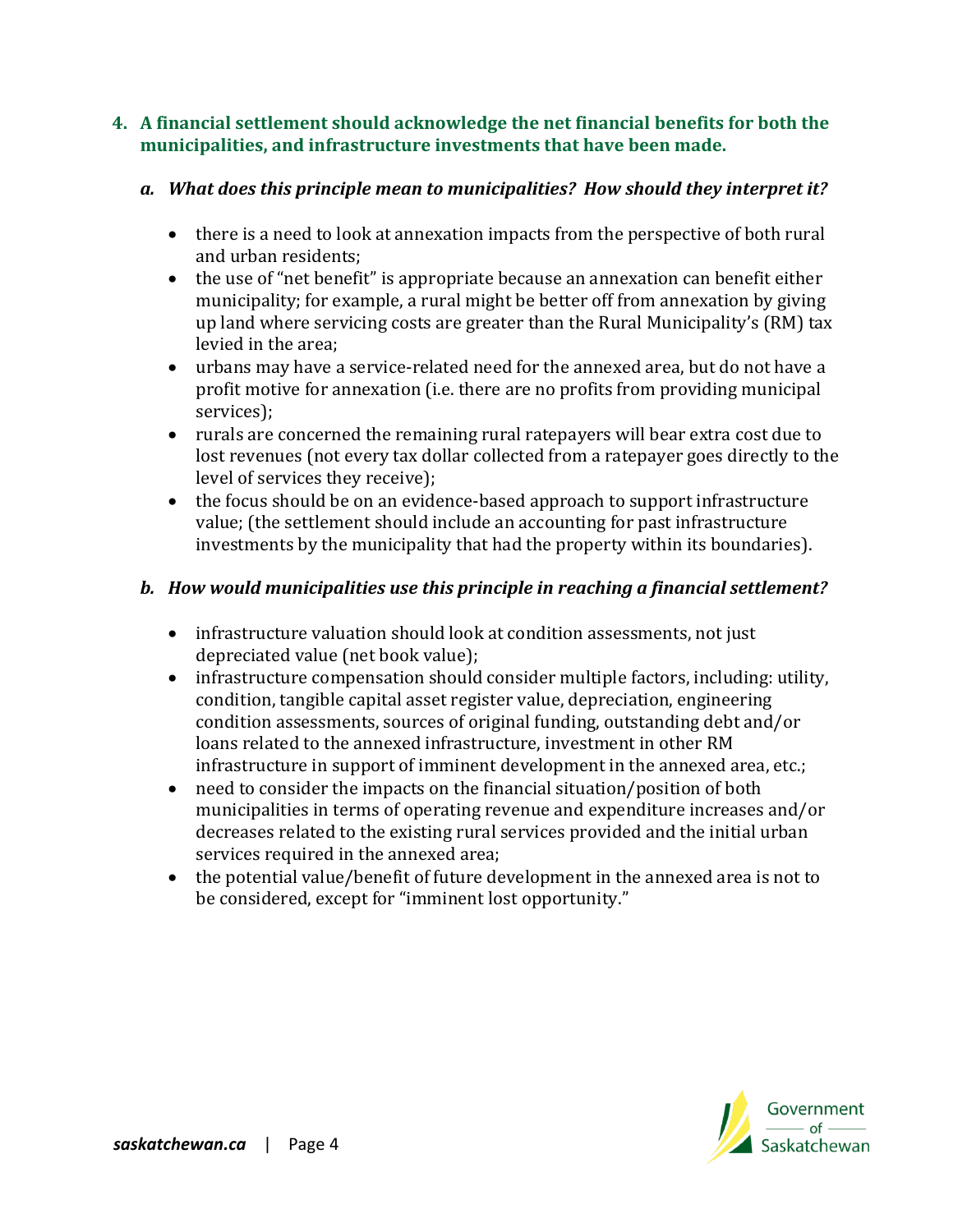#### **5. The boundary alteration financial settlement should not jeopardize the ability of either municipality to achieve the purposes of a municipality as provided for in legislation.**

#### *a. What does this principle mean to municipalities? How should they interpret it?*

- each municipality has an obligation to meet the needs of residents and businesses for municipal services and infrastructure appropriate to their urban or rural context;
- the settlement should support the service needs and standards of residents in both municipalities;
- this Principle shows respect and demonstrates good faith by considering the impacts on each party;
- a settlement should not be detrimental to the functioning of either municipality.

# *b. How would municipalities use this principle in reaching a financial settlement?*

- consideration by both parties of settlement terms and flexible compensation payments in terms of settlement amount and/or the time period for payment;
- the continuing ability of both municipalities to meet the service needs of all their residents and businesses may limit the settlement;
- an annexation should not impact the finances of the annexed municipality to the extent that existing levels of municipal services could not be provided to its remaining ratepayers;
- the financial and service impacts on respective taxpayers from each municipality need to be considered.

#### **6. The purpose of property tax is to fund municipal services. Receipt of property tax from properties affected by a boundary alteration should be linked to the provision of municipal services to those properties.**

#### *a. What does this principle mean to municipalities? How should they interpret it?*

- needs to be applied on a case-by-case basis;
- the property taxes in the annexed area should be used to finance services to those annexed properties;
- the settlement shouldn't impose a burden on other ratepayers of the annexing municipality to pay for the annexation settlement and the subsequent provision of municipal services to the annexed area;
- many residents in an annexed area expect immediate new services; however, the residents need to be aware of the implementation plans related to timing and level of service provision in the annexed area;
- different levels of service can require different types of service delivery (e.g. RCMP policing versus a dedicated municipal police force).

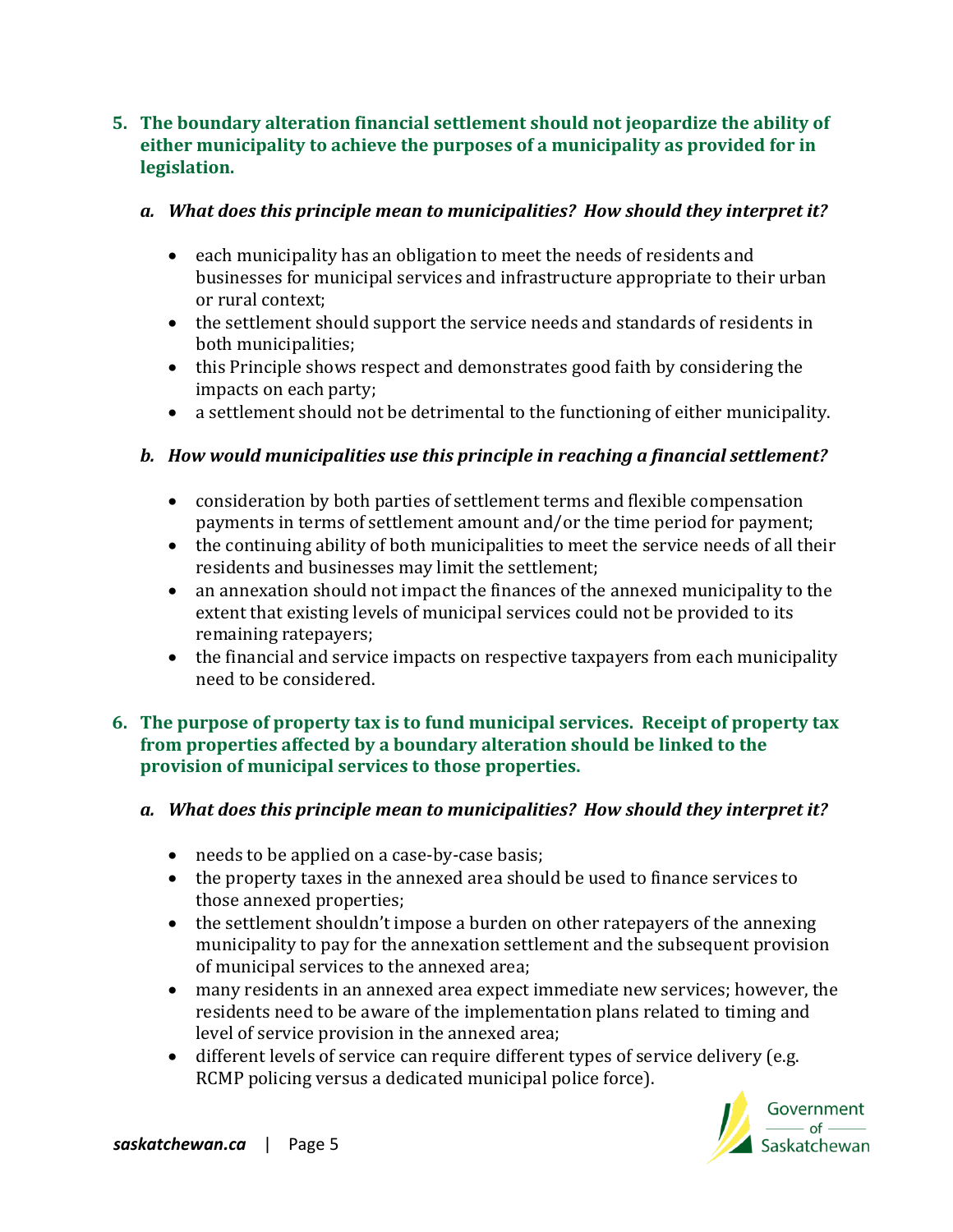## *b. How would municipalities use this principle in reaching a financial settlement?*

- the expectation of property owners needs to be considered;
- impacted property owners need to be aware of the plans/timing of new or enhanced service provision by the annexing municipality;
- existing ratepayers in an annexed area may want/expect the urban service immediately; however, they should be aware that urban service and property taxation levels will be incrementally added;
- services in the annexed area should be funded by its ratepayers;
- taxpayers outside of the annexed area should not be unduly financially burdened by municipal growth within or attributable to the annexed area;
- property tax from annexed areas needs to be available to fund services.

#### **7. The financial settlement should be based on present land use and circumstances and not be influenced by what future development may occur in the annexing municipality.**

- *a. What does this principle mean to municipalities? How should they interpret it?* 
	- annexation compensation should not take into consideration the future development of the annexing municipality.

- a settlement needs to consider evidence, such as: land use plans, zoning, how far into the future development is, limited availability and suitability of land;
- the determination of need is to be an evidence-based collaborative process;
- the annexing municipality's future development cost would not be considered in determining the amount of the settlement;
- any financial considerations for the annexing municipality should reflect both the initial urban services required to support the annexed area in its undeveloped or present state, and any new assessment and property tax implications on the annexed area.